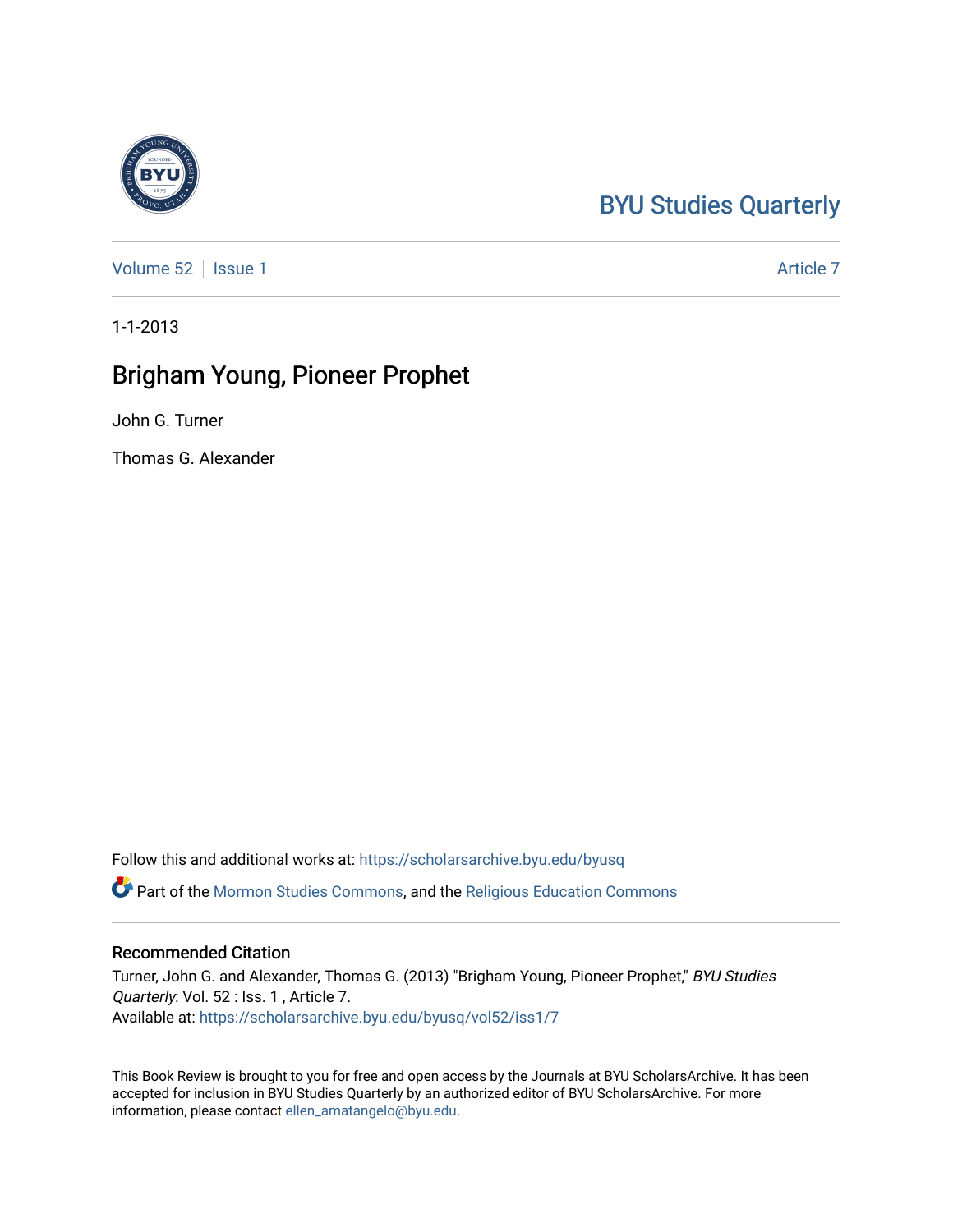John G. Turner. *Brigham Young, Pioneer Prophet.* Cambridge, Mass.: Belknap Press of Harvard University Press, 2012.

*Reviewed by Thomas G. Alexander*

John G. Turner, an assistant professor of religious studies at George Mason<br>University, used a novelist's convention by beginning his scholarly biogohn G. Turner, an assistant professor of religious studies at George Mason raphy of Brigham Young near the end of the story. The opening paragraphs take the reader to St. George in 1877 and the dedication of Utah's first temple with the author summarizing Young's sermon.

From the St. George Temple dedication, the author essays on the founding of The Church of Jesus Christ of Latter-day Saints. The summary includes Joseph Smith's discovery of the gold plates, their translation, and the controversy generated by his ministry.

Turner then lays the groundwork for the remainder of the text by reviewing Brigham's career. He points out that Young led the Mormon people to Utah, supervised the settlement of a sixth of the western United States, and governed the Mormons during the beginnings of their conflicts with the United States over theocratic leadership and plural marriage. Turner points out that Young became "the greatest colonizer in American history" (3) and insists in contradiction with some "contemporaries and early biographers [that] Young was sincere in his faith" (5).

The remainder is essentially a chronological treatment of Young's life. Turner writes on the hardscrabble background of Brigham's family. He writes of the migration of the family to western New York, and he tells of Young's conversion to Reformed Methodism.

The central message of the text, however, is Young's conversion to Mormonism and his life in the Church. After joining, Young became a stalwart supporter of Joseph Smith. Others wavered in their allegiance to the young prophet, but Young did not. His conversion took him to Kirtland, to northwestern Missouri, and to Nauvoo. He participated in the effort of Zion's Camp to redeem the Missouri Saints. He served as a central figure in the 1840 mission of the Twelve in the British Isles, and he was campaigning for Joseph Smith's candidacy for U.S. president when he learned of the Prophet's murder.

*BYU Studies Quarterly 52, no. 1 (2013)* 155

Published by BYU ScholarsArchive, 2013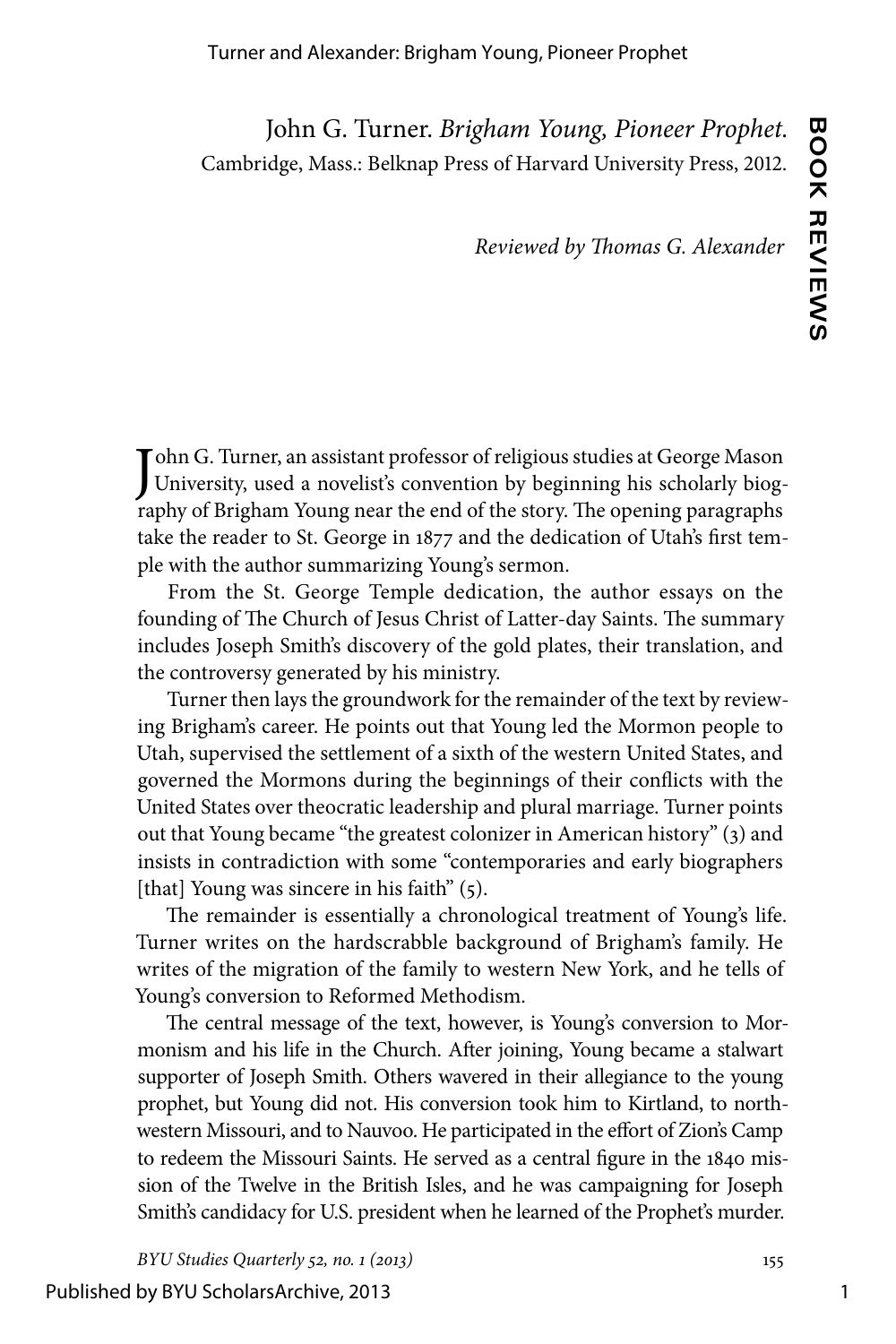Thereafter, as president of the Quorum of the Twelve Apostles, he led the pioneer company of Saints to Utah. Returning to Winter Quarters, he secured the approval of the Twelve and the Church membership of his call as Church President. He presided over the Church until his death in August 1877. During this time, he served not only as Church President but also as the first governor (1850–1858) of Utah Territory, which Congress organized in 1850.

As a whole, this biography both complements and contradicts the previous standard biography of Brigham Young, Leonard J. Arrington's *Brigham Young: American Moses* (New York: Alfred Knopf, 1985). Like Arrington's biography, Turner's rests on the vast documentary resources of the LDS Church Archives. Unlike Arrington, however, Turner downplays the generous aspects of Young's character. Nevertheless, both biographies, from a historical standpoint, surpass previous writings such as Morris R. Werner's early work, *Brigham Young* (New York: Harcourt, Brace, 1925), the poorly researched Stanley P. Hirshson's *The Lion of the Lord: A Biography of Brigham Young* (New York: Alfred Knopf, 1969), and eulogistic works like Preston Nibley's *Brigham Young: The Man and His Work* (Salt Lake City: Deseret News Press, 1936) and Francis M. Gibbons's *Brigham Young: Modern Moses, Prophet of God* (Salt Lake City: Deseret Book, 1981).

Turner includes significant information, especially on Young's spiritual and family life, not found in Arrington's excellent biography. We learn, for instance, of Young's early commitment to Pentecostal glossolalia. We have known before about his speaking in tongues on his first meeting with Joseph Smith, but we have not generally understood his continued practice that stretched into his British mission.

Turner writes of some of the internal conflicts and dissatisfactions that one would expect in a large family with multiple wives. He points out that Young favored some wives over others, something that Young's daughter Susa Young Gates understood. Favorites included Emmeline Free and Amelia Folsom. He constructed the magnificent Second Empire Gardo House on South Temple for Amelia.

Because of his extensive research in Young's papers and collateral sources, Turner confirms Arrington's conclusion and the conclusion arrived at more than a half century ago by Juanita Brooks, that Young did not order the Mountain Meadows Massacre. His culpability extends to his violent rhetoric and to sending George A. Smith to warn the settlers south of Salt Lake County to prepare for the approach of a hostile army.

Turner faults Young for failing to work assiduously to bring the perpetrators to justice. He argues that "in his desire to protect the church and himself, Young decided that the risks of full disclosure outweighed those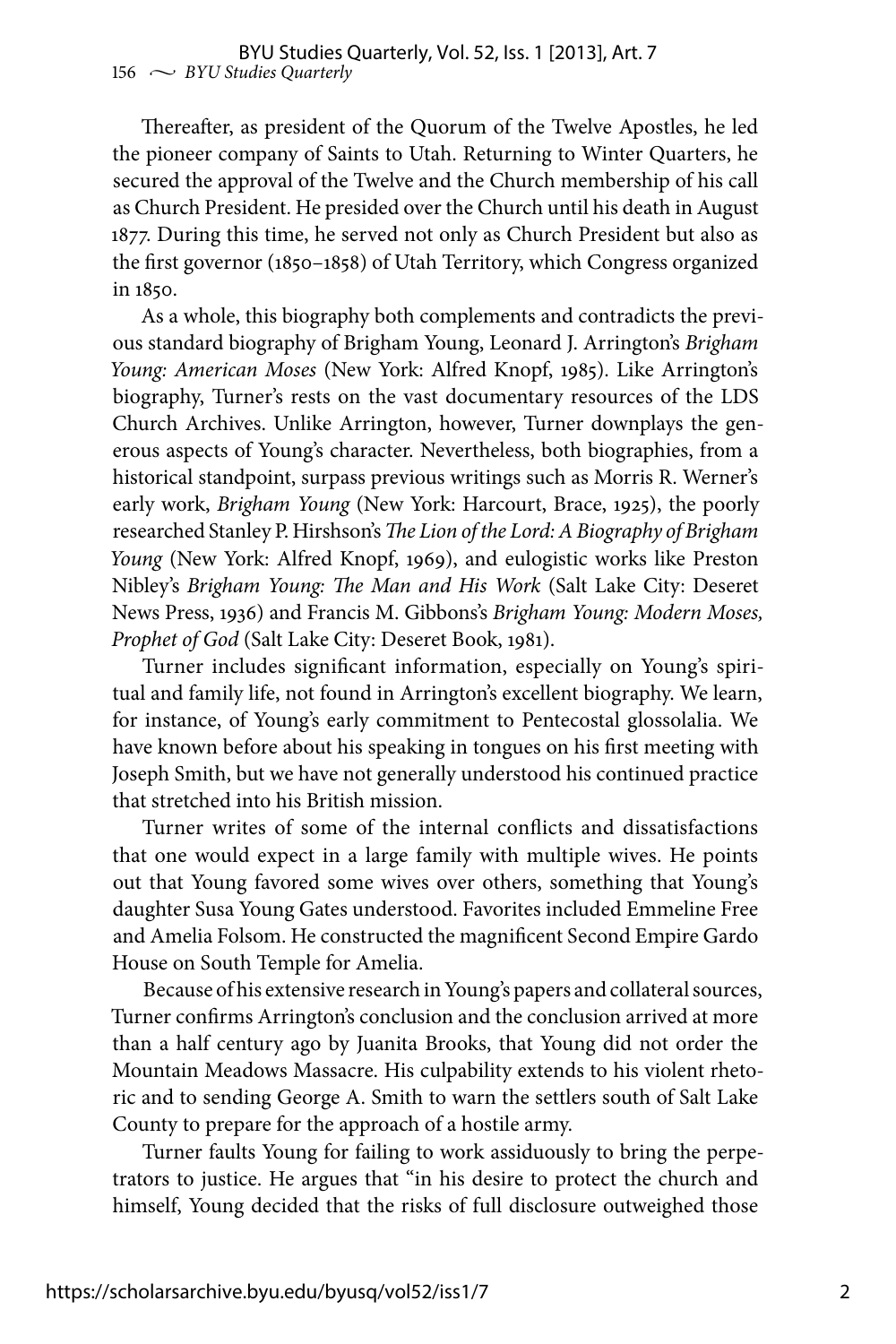of inaction" (309). It seems, however, that Turner does not give enough weight to the problems that Young faced in bringing them to justice and to his actual efforts to do so. Young had to cope with the misguided crusades of Judges Delana Eckels, John Cradlebaugh, and Charles Sinclair, and Acting U.S. Attorney Robert Baskin, all of whom sought to prove that Young ordered the massacre.

After 1858, Young, as a private citizen, offered on a number of occasions to assist the federal officers in investigating and trying the massacre participants. They refused to accept Young's help or the help offered by other Mormon officials, most likely because some of them believed, erroneously, that Young had ordered the massacre.<sup>1</sup>

Turner also gives some credence to John D. Lee's insistence that he had told Young the whole story during a visit to Salt Lake City shortly after the massacre. Contrary to Lee's assertion, we have a full account in Wilford Woodruff's journal of Lee's lies to Young, a point that Turner notes. Lee blamed the massacre on the Paiutes.

The large collection of documents in the Church History Library on the massacre, which Turner should have mined more thoroughly, provides additional evidence of the misinformation Young received. Ute chief Arapeen told Young the Paiutes had perpetrated the massacre. Indian Agent George W. Armstrong said it was a Paiute massacre, though we are unsure of his source. Young's clerk, Leo Hawkins, noted various reports that Paiutes had perpetrated the massacre.<sup>2</sup> As Turner points out, Young learned from George A. Smith that Lee and other whites participated in the massacre. It is nevertheless unclear just when Young understood that the Mormon militiamen rather than Paiutes bore the principal responsibility.

Turner faults Young for allowing massacre participants to go so long without Church sanctions. Contrary to his assertion, in 1859 Apostles, working on Young's instructions, released the major participants from their positions in the Church and told them to prepare for trials. The Apostles replaced them with nonparticipants. Some of them prepared by engaging legal counsel. Significantly, in May 1863, Young denounced Lee in the presence of a number of Church leaders, telling him that he would never see the presence of God or Christ. Lee reportedly considered himself excommunicated at that date.<sup>3</sup>

Nevertheless, Turner contradicts the oft-told tale that Young ordered the destruction of the monument at Mountain Meadows erected by Major James Carlton. Relying on evidence from non-Mormon sources, Turner shows that the monument still stood after Young had left the meadows. Turner argues that a "massive flood the following winter might have been responsible for the monument's [later] destruction" (310).